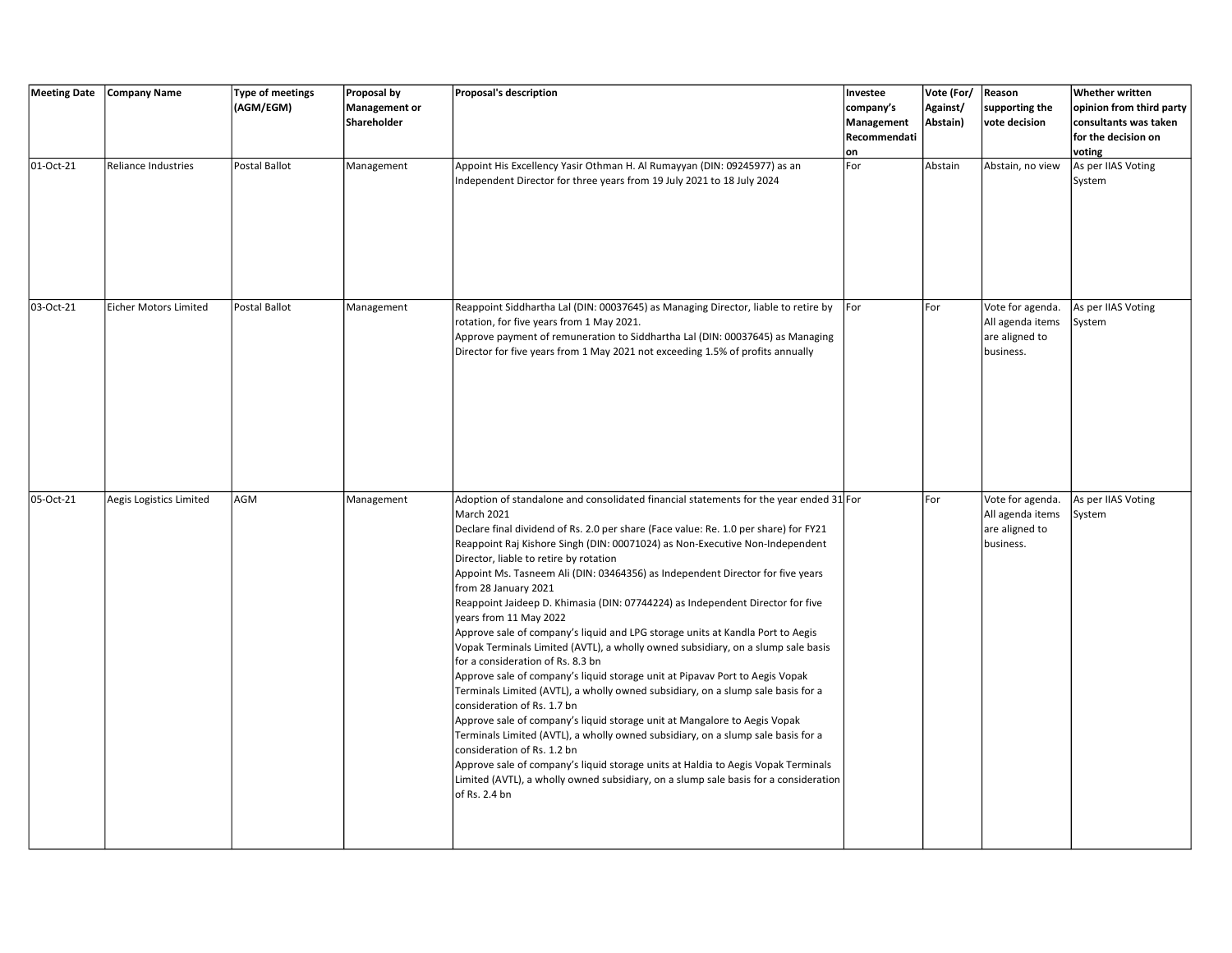|                                | Meeting Date Company Name       | Type of meetings<br>(AGM/EGM) | Proposal by<br><b>Management or</b><br>Shareholder | Proposal's description                                                                                                                                                                                                                                     | Investee<br>company's<br>Management<br>Recommendati<br>on | Vote (For/<br>Against/<br>Abstain) | Reason<br>supporting the<br>vote decision | <b>Whether written</b><br>opinion from third party<br>consultants was taken<br>for the decision on<br>voting |
|--------------------------------|---------------------------------|-------------------------------|----------------------------------------------------|------------------------------------------------------------------------------------------------------------------------------------------------------------------------------------------------------------------------------------------------------------|-----------------------------------------------------------|------------------------------------|-------------------------------------------|--------------------------------------------------------------------------------------------------------------|
| 10-Oct-21                      | Hitachi Energy India<br>Limited | Postal Ballot                 | Management                                         | Approval of the change of name of Company from ABB Power Products and Systems For<br>India Limited to Hitachi Energy India Limited and consequent alteration in the<br>Memorandum of Association (MoA) and Articles of Association (AoA) of the<br>Company |                                                           | Abstain                            | No views                                  |                                                                                                              |
| $\overline{14}$ -Oct-21        | Sundram Fasteners<br>Limited    | Postal Ballot                 | Management                                         | Approval of the appointment of Dr V Anantha Nageswaran (DIN: 00760377) as a<br>Non-Executive Independent Director for a period of 5 (five) years effective<br>September 16, 2021                                                                           | For                                                       | Abstain                            | No views                                  |                                                                                                              |
| $\overline{23\text{-}0}$ ct-21 | Grasim Industries               | Postal Ballot                 | Management                                         | Appoint Harikrishna Agarwal (DIN: 09288720) as Director from 1 December 2021<br>Appoint Harikrishna Agarwal (DIN: 09288720) as Managing Director for two years<br>from 1 December 2021 and fix his remuneration                                            | For                                                       | Abstain                            | Abstain - no<br>specific view.            |                                                                                                              |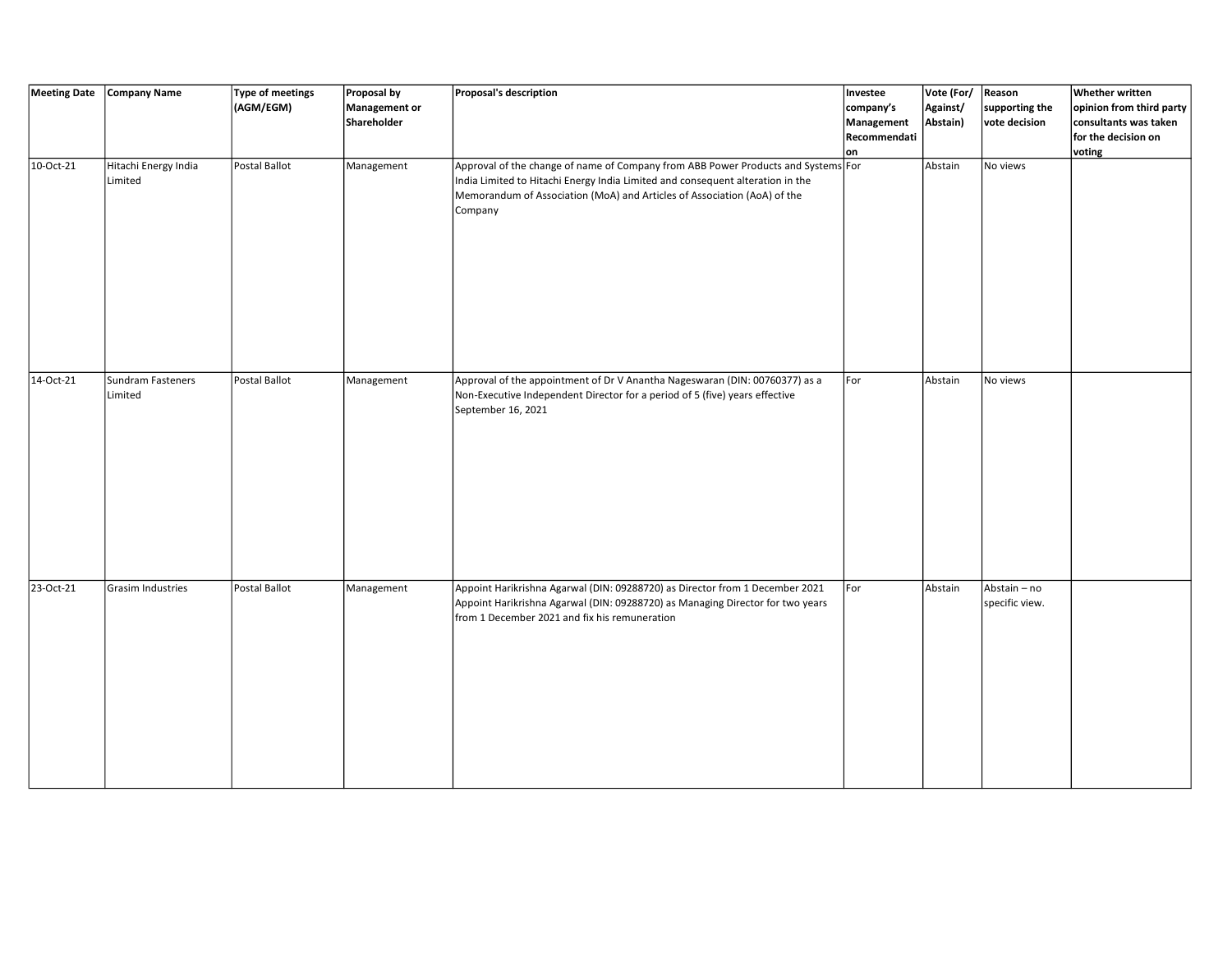|                     | Meeting Date Company Name            | Type of meetings<br>(AGM/EGM) | Proposal by<br><b>Management or</b><br>Shareholder | Proposal's description                                                                                                                                                                                                                                                                                                                                                 | Investee<br>company's<br>Management<br>Recommendati | Vote (For/<br>Against/<br>Abstain) | Reason<br>supporting the<br>vote decision                        | <b>Whether written</b><br>opinion from third party<br>consultants was taken<br>for the decision on |
|---------------------|--------------------------------------|-------------------------------|----------------------------------------------------|------------------------------------------------------------------------------------------------------------------------------------------------------------------------------------------------------------------------------------------------------------------------------------------------------------------------------------------------------------------------|-----------------------------------------------------|------------------------------------|------------------------------------------------------------------|----------------------------------------------------------------------------------------------------|
| 04-Nov-21           | Bajaj Finserv Limited                | Postal Ballot                 | Management                                         | Appoint Khimji Kunverji & Co LLP as statutory auditors till the 2022 AGM to fill the<br>casual vacancy caused by resignation of current statutory auditors S R B C & Co. LLP<br>and fix their remuneration for FY22                                                                                                                                                    | on<br> For                                          | For                                | Vote for the<br>agenda. Regular<br>business activity.            | voting<br>As per IIAS Voting<br>System                                                             |
|                     |                                      |                               |                                                    |                                                                                                                                                                                                                                                                                                                                                                        |                                                     |                                    |                                                                  |                                                                                                    |
| $\sqrt{04-N}$ ov-21 | Bajaj Finance Limited                | Postal Ballot                 | Management                                         | Appoint Pramit Jhaveri (DIN:00186137) as independent director for five years from 1 For<br>August 2021<br>Appoint Deloitte Haskins & Sells as joint statutory auditors and fix their<br>remuneration<br>Appoint G. M. Kapadia & Co. as joint statutory auditors and fix their remuneration<br>Approve alteration of the Object Clause of the Memorandum of Association |                                                     | For                                | Vote for all the<br>agenda. Usual<br>business cases for<br>vote. | As per IIAS Voting<br>System                                                                       |
| 16-Nov-21           | Colgate-Palmolive (India)<br>Limited | Ordinary                      | Management                                         | Reappoint Chandrasekar Meenakshi Sundaram (DIN 07667965) as Whole-time<br>Director for five years from 2 January 2022 and fix his remuneration as minimum<br>remuneration                                                                                                                                                                                              | For                                                 | Abstain                            | Abstain. No view<br>on agenda.                                   | As per IIAS Voting<br>System                                                                       |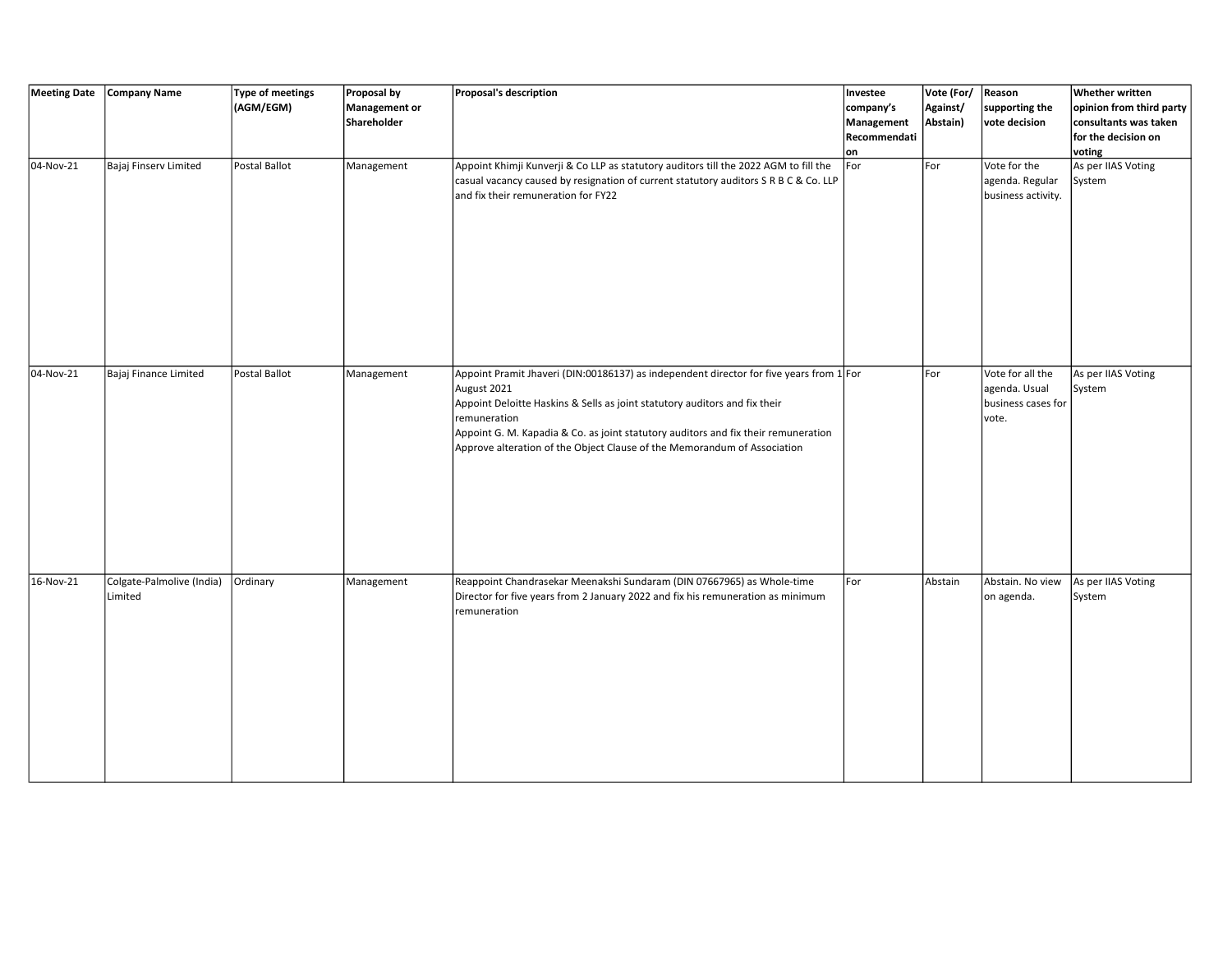| <b>Meeting Date</b> | Company Name                             | Type of meetings<br>(AGM/EGM) | Proposal by<br>Management or<br>Shareholder | Proposal's description                                                                                                                                                                                                                                                                                                                                                                                                                                                                    | Investee<br>company's<br>Management<br>Recommendati<br> on | Vote (For/<br>Against/<br>Abstain) | Reason<br>supporting the<br>vote decision           | <b>Whether written</b><br>opinion from third party<br>consultants was taken<br>for the decision on<br>voting |
|---------------------|------------------------------------------|-------------------------------|---------------------------------------------|-------------------------------------------------------------------------------------------------------------------------------------------------------------------------------------------------------------------------------------------------------------------------------------------------------------------------------------------------------------------------------------------------------------------------------------------------------------------------------------------|------------------------------------------------------------|------------------------------------|-----------------------------------------------------|--------------------------------------------------------------------------------------------------------------|
| 16-Nov-21           | HCL Technologies Limited   Postal Ballot |                               | Management                                  | Approve HCL Technologies Limited Restricted Stock Unit Plan 2021 (RSU Plan) under For<br>which upto 11.1 mn RSUs will be issued at face value of Rs. 2.0 per share.<br>Extend HCL Technologies Restricted Stock Unit Plan 2021 (RSU Plan) to employees of<br>subsidiaries and associate companies.<br>Authorize HCL Technologies Stock Options Trust to implement HCL Technologies<br>Limited Restricted Stock Unit Plan 2021 by acquiring equity shares through<br>secondary acquisition |                                                            | Abstain                            | Abstain, no view                                    | As per IIAS Voting<br>System                                                                                 |
| 16-Nov-21           | Tata Power Co Ltd                        | Postal Ballot                 | Management                                  | Approve amended scheme of amalgamation of Coastal Gujarat Power Limited,<br>wholly-owned subsidiary with The Tata Power Company Limited                                                                                                                                                                                                                                                                                                                                                   | For                                                        | Abstain                            | Abstain. No view<br>on agenda.                      | As per IIAS Voting<br>System                                                                                 |
| 16-Nov-21           | Aarti Industries Limited                 | Postal Ballot                 | Management                                  | Appointment of Smt. Natasha Kersi Treasurywala as an Independent Director of the For<br>Company                                                                                                                                                                                                                                                                                                                                                                                           |                                                            | For                                | Approved for<br>vote. Regular<br>business activity. | As per IIAS Voting<br>System                                                                                 |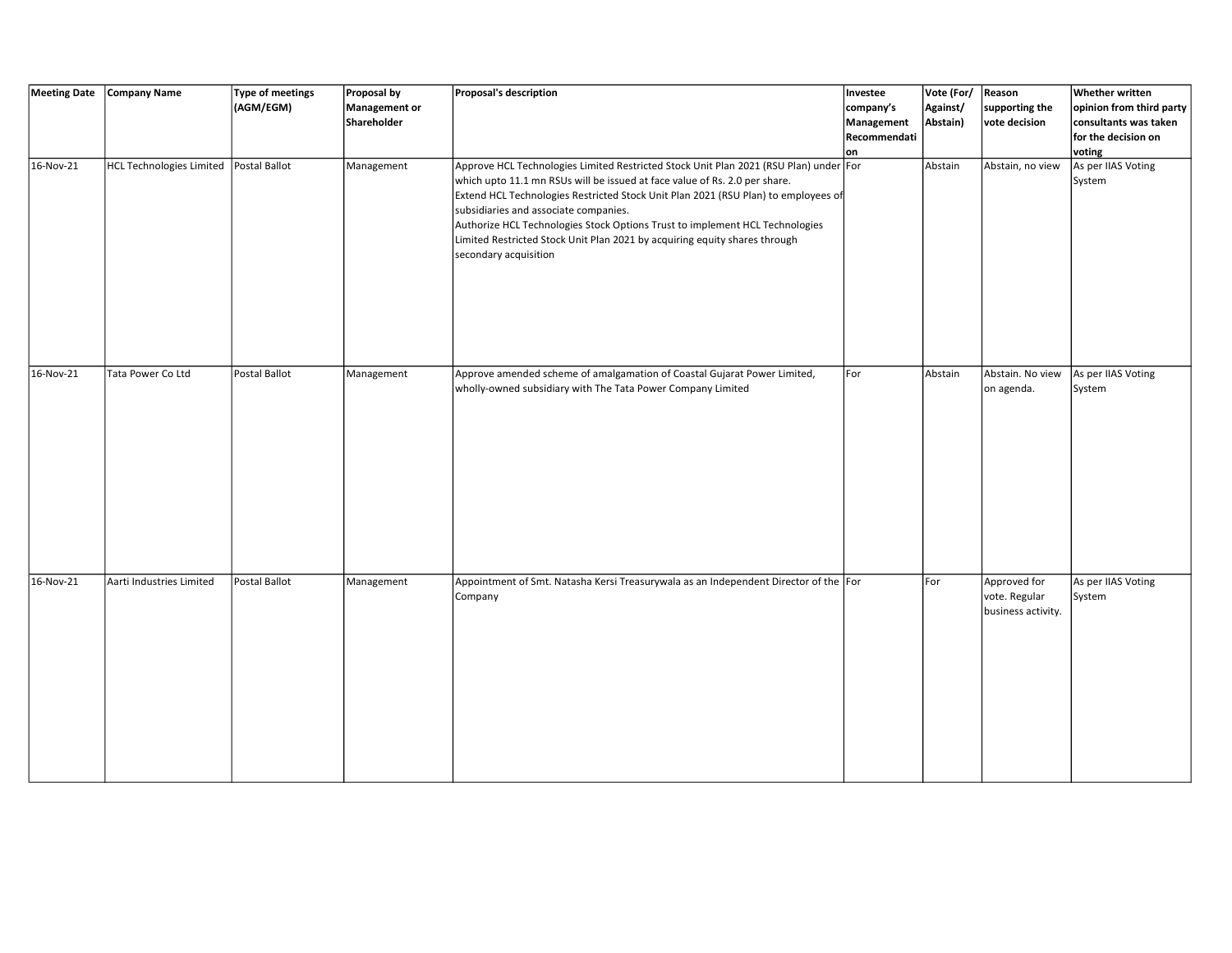| <b>Meeting Date</b> | <b>Company Name</b>                                | Type of meetings<br>(AGM/EGM) | Proposal by<br><b>Management or</b><br>Shareholder | Proposal's description                                                                                                                                                                                                                                                                                                                                               | Investee<br>company's<br>Management<br>Recommendati<br><b>on</b> | Vote (For/<br>Against/<br>Abstain) | Reason<br>supporting the<br>vote decision                                 | <b>Whether written</b><br>opinion from third party<br>consultants was taken<br>for the decision on<br>voting |
|---------------------|----------------------------------------------------|-------------------------------|----------------------------------------------------|----------------------------------------------------------------------------------------------------------------------------------------------------------------------------------------------------------------------------------------------------------------------------------------------------------------------------------------------------------------------|------------------------------------------------------------------|------------------------------------|---------------------------------------------------------------------------|--------------------------------------------------------------------------------------------------------------|
| 16-Nov-21           | Kajaria Ceramics Limited                           | Postal Ballot                 | Management                                         | Approve giving of loans to subsidiaries upto Rs 2.75 bn under Section 185 of the<br>Companies Act 2013                                                                                                                                                                                                                                                               | For                                                              | For                                | Vote for the<br>Agenda. Agenda<br>to enhance<br>business<br>requirements. | As per IIAS Voting<br>System                                                                                 |
| 16-Nov-21           | Dr. Lal PathLabs Limited                           | Postal Ballot                 | Management                                         | Reappoint Brig. Dr. Arvind Lal (DIN: 00576638) as Executive Chairperson and Whole- For<br>Time Director for five years from 1 April 2022, fix his remuneration and approve<br>continuation of his directorship since he has attained 70 years of age.<br>Reappoint Ms. Somya Satsangi (DIN: 07275574) as Independent Director for five<br>years from 8 February 2022 |                                                                  | For                                | Ok for vote.<br>Normal business<br>agenda.                                | As per IIAS Voting<br>System                                                                                 |
| 17-Nov-21           | Nuvoco Vistas Corporation Postal Ballot<br>Limited |                               | Management                                         | 1. Reappointment of Mr. Berjis Desai (DIN: 00153675) as an Independent Director of For<br>the Company.<br>2. Reappointment of Mrs Bhavna Doshi (DIN: 00400508) as an Independent Director<br>of the Company.                                                                                                                                                         |                                                                  | For                                | Vote for agenda.<br>All agenda items<br>are aligned to<br>business.       |                                                                                                              |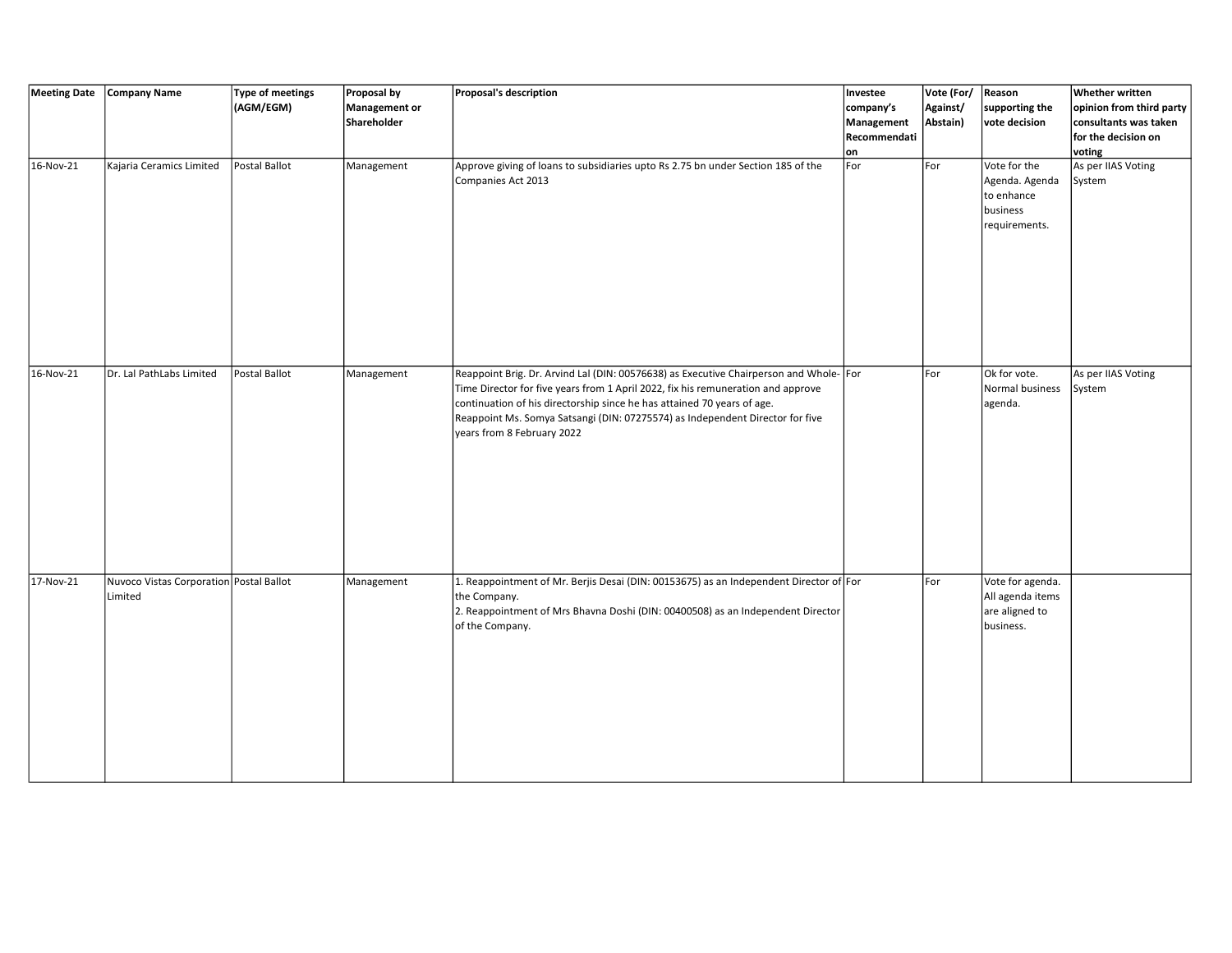| <b>Meeting Date</b> | Company Name                                            | <b>Type of meetings</b><br>(AGM/EGM) | Proposal by<br>Management or<br>Shareholder | Proposal's description                                                                                                                                                                                                                                                                                                                                                                                                                                                                                                                                                                                                                                                                                                                                                                                                         | Investee<br>company's<br>Management<br>Recommendati<br>on | Vote (For/<br>Against/<br>Abstain) | Reason<br>supporting the<br>vote decision          | <b>Whether written</b><br>opinion from third party<br>consultants was taken<br>for the decision on<br>voting |
|---------------------|---------------------------------------------------------|--------------------------------------|---------------------------------------------|--------------------------------------------------------------------------------------------------------------------------------------------------------------------------------------------------------------------------------------------------------------------------------------------------------------------------------------------------------------------------------------------------------------------------------------------------------------------------------------------------------------------------------------------------------------------------------------------------------------------------------------------------------------------------------------------------------------------------------------------------------------------------------------------------------------------------------|-----------------------------------------------------------|------------------------------------|----------------------------------------------------|--------------------------------------------------------------------------------------------------------------|
| 17-Nov-21           | Procter & Gamble Hygiene AGM<br>And Health Care Limited |                                      | Management                                  | To receive, consider and adopt the Audited Balance Sheet as at June 30, 2021 and<br>the Statement of Profit and Loss for the Financial Year ended on that date, together<br>with the Reports of the Auditors and Directors thereon<br>To appoint a Director in place of Mr. Karthik Natarajan (DIN 06685891), who retires<br>by rotation and being eligible, offers himself for re-appointment<br>To confirm payment of interim dividend and special dividend and to declare final<br>dividend for the Financial Year ended June 30, 2021<br>To appoint a Director in place of Mr. Pramod Agarwal (DIN 00066989), who retires<br>by rotation and being eligible, offers himself for re-appointment<br>Appointment of Mr. Ghanashyam Hegde (DIN 08054712) as Executive Director of<br>the Company, liable to retire by rotation | For                                                       | For                                | No views                                           |                                                                                                              |
| 30-Nov-21           | <b>ITC Limited</b>                                      | Postal Ballot                        | Management                                  | Appoint Mukesh Gupta (DIN: 06638754) as Non-Executive Non-Independent<br>Director for three years from 20 December 2021 or till LIC withdraws his<br>nomination, liable to retire by rotation.<br>Appoint Sunil Panray (DIN: 09251023) as Non-Executive Non-Independent Director<br>for three years from 20 December 2021 or till TMIL withdraws his nomination, liable<br>to retire by rotation.<br>Appoint<br>Navneet Doda (DIN: 09033035) as Non-Executive Non-Independent Director for<br>three years from 20 December 2021 or till GIPSA withdraws his nomination, liable to<br>retire by rotation.<br><b>Appoint Hemant</b><br>Bhargava (DIN: 01922717) as Independent Director for five years from 20 December<br>2021                                                                                                  | lFor                                                      | For                                | Approve for<br>voting as usual<br>business agenda. | As per IIAS Voting<br>System                                                                                 |
| 30-Nov-21           | Ipca Laboratories Limited                               | EGM                                  | Management                                  | Approve sub-division of equity shares from one equity share of face value of Rs. 2<br>per share to two equity shares of face value Re. 1 per share.<br>Approve alteration to Capital Clause of Memorandum of Association to<br>accommodate the sub-division of equity shares                                                                                                                                                                                                                                                                                                                                                                                                                                                                                                                                                   | For                                                       | For                                | Ok to vote for.<br>Usual business<br>agenda.       | As per IIAS Voting<br>System                                                                                 |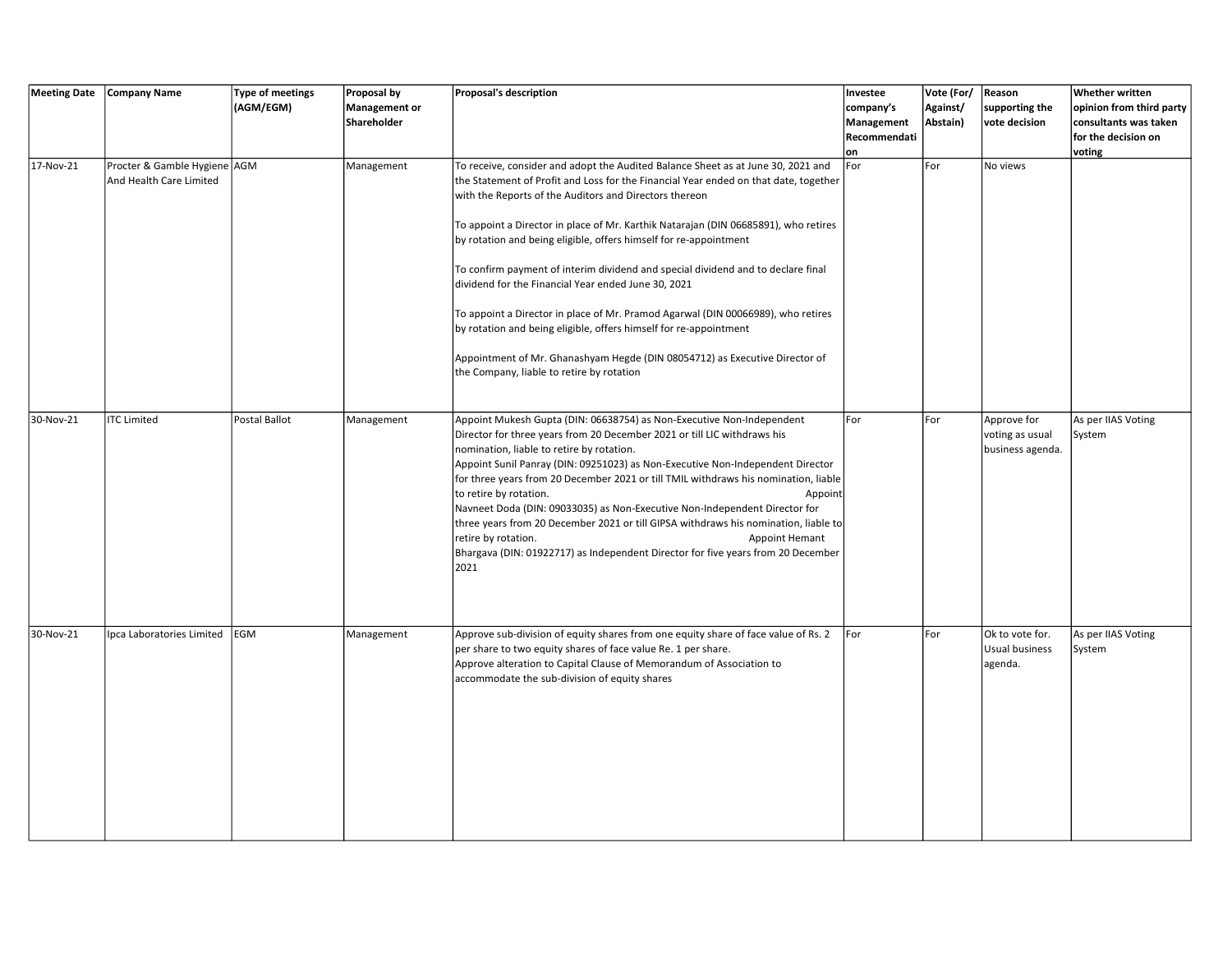|           | Meeting Date Company Name                                           | Type of meetings<br>(AGM/EGM) | Proposal by<br><b>Management or</b><br>Shareholder | Proposal's description                                                                                                                                                                                                                                                                                                                                                          | Investee<br>company's<br>Management<br>Recommendati<br>lon | Vote (For/<br>Against/<br>Abstain) | Reason<br>supporting the<br>vote decision         | <b>Whether written</b><br>opinion from third party<br>consultants was taken<br>for the decision on<br>voting |
|-----------|---------------------------------------------------------------------|-------------------------------|----------------------------------------------------|---------------------------------------------------------------------------------------------------------------------------------------------------------------------------------------------------------------------------------------------------------------------------------------------------------------------------------------------------------------------------------|------------------------------------------------------------|------------------------------------|---------------------------------------------------|--------------------------------------------------------------------------------------------------------------|
| 01-Dec-21 | Hero Motocorp Ltd                                                   | EGM                           | Management                                         | Appoint Ms. Camille Miki Tang (DIN:09404649) as an Independent Director for three For<br>years from 19 November 2021<br>Appoint Rajnish Kumar (DIN:05328267) as an Independent Director for three years<br>from 25 November 2021<br>Appoint Ms. Vasudha Dinodia (DIN:00327151) as Non-Executive Non-Independent<br>Director from 25 November 2021, liable to retire by rotation |                                                            | Abstain                            | Abstain, no<br>specific view on<br>agenda.        | As per IIAS Voting<br>System                                                                                 |
| 01-Dec-21 | Grasim Industries Ltd                                               | EGM                           | Management                                         | Appointment of Mr. Raj Kumar DIN 06627311 as a Non Executive Director of the<br>Company                                                                                                                                                                                                                                                                                         | For                                                        | Abstain                            | Abstain, no<br>specific view on<br>agenda.        | As per IIAS Voting<br>System                                                                                 |
| 02-Dec-21 | <b>ICICI Lombard General</b><br><b>Insurance Company</b><br>Limited | EGM                           | Management                                         | Revise remuneration to Rs 14.5 mn each from Rs. 11.5 mn each to be paid to joint<br>statutory auditors PKF Sridhar & Santhanam LLP and Chaturvedi & Co. for FY22                                                                                                                                                                                                                | For                                                        | For                                | Approved for<br>vote. Regular<br>business agenda. | As per IIAS Voting<br>System                                                                                 |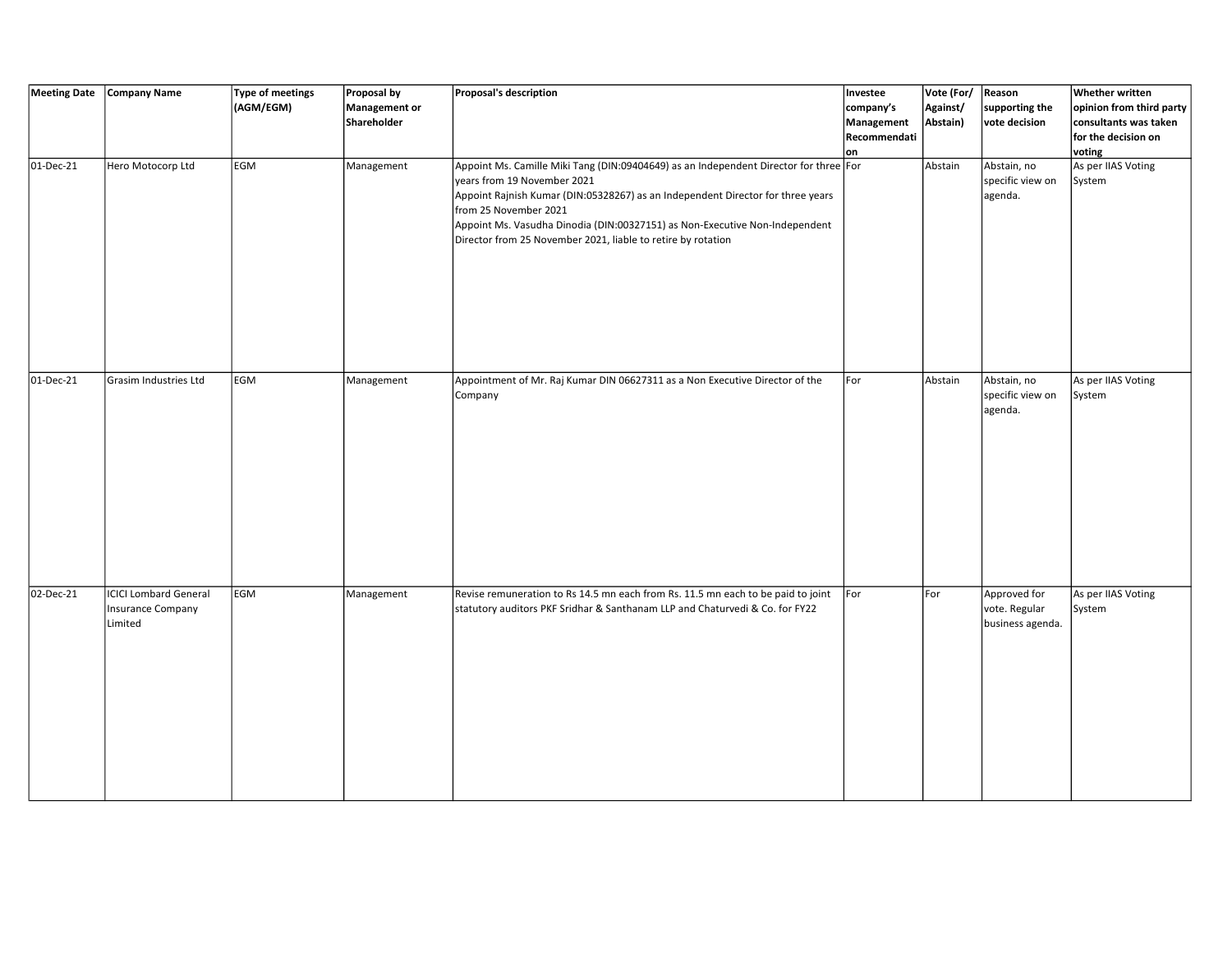|                            | Meeting Date Company Name           | Type of meetings<br>(AGM/EGM) | Proposal by<br><b>Management or</b><br>Shareholder | Proposal's description                                                                                                           | <b>Investee</b><br>company's<br>Management<br>Recommendati<br> on | Vote (For/<br>Against/<br>Abstain) | Reason<br>supporting the<br>vote decision   | <b>Whether written</b><br>opinion from third party<br>consultants was taken<br>for the decision on<br>voting |
|----------------------------|-------------------------------------|-------------------------------|----------------------------------------------------|----------------------------------------------------------------------------------------------------------------------------------|-------------------------------------------------------------------|------------------------------------|---------------------------------------------|--------------------------------------------------------------------------------------------------------------|
| $\sqrt{06}$ -Dec-21        | Apollo Hospitals<br>Enterprises Ltd | Postal Ballot                 | Management                                         | Appoint Ms. Rama Bijapurkar (DIN: 00001835) as Independent Director for five years For<br>from 12 November 2021                  |                                                                   | Abstain                            | Abstain, no<br>specific view on<br>agenda.  | As per IIAS Voting<br>System                                                                                 |
| $\overline{06}$ -Dec-21    | <b>Astral Limited</b>               | Postal Ballot                 | Management                                         | Approve alteration in the Objects Clause of the Memorandum of Association (MoA) For<br>and align it to the Companies Act 2013    |                                                                   | For                                | Ok for vote.<br>Regular business<br>agenda. | As per IIAS Voting<br>System                                                                                 |
| $\overline{08 - Dec - 21}$ | Balkrishna Industries<br>Limited    | Postal Ballot                 | Management                                         | Reappoint Vipul Shah (DIN: 05199526) as Whole Time Director for five years from 11 For<br>February 2022 and fix his remuneration |                                                                   | For                                | Ok, vote for.<br>Normal business<br>agenda. | As per IIAS Voting<br>System                                                                                 |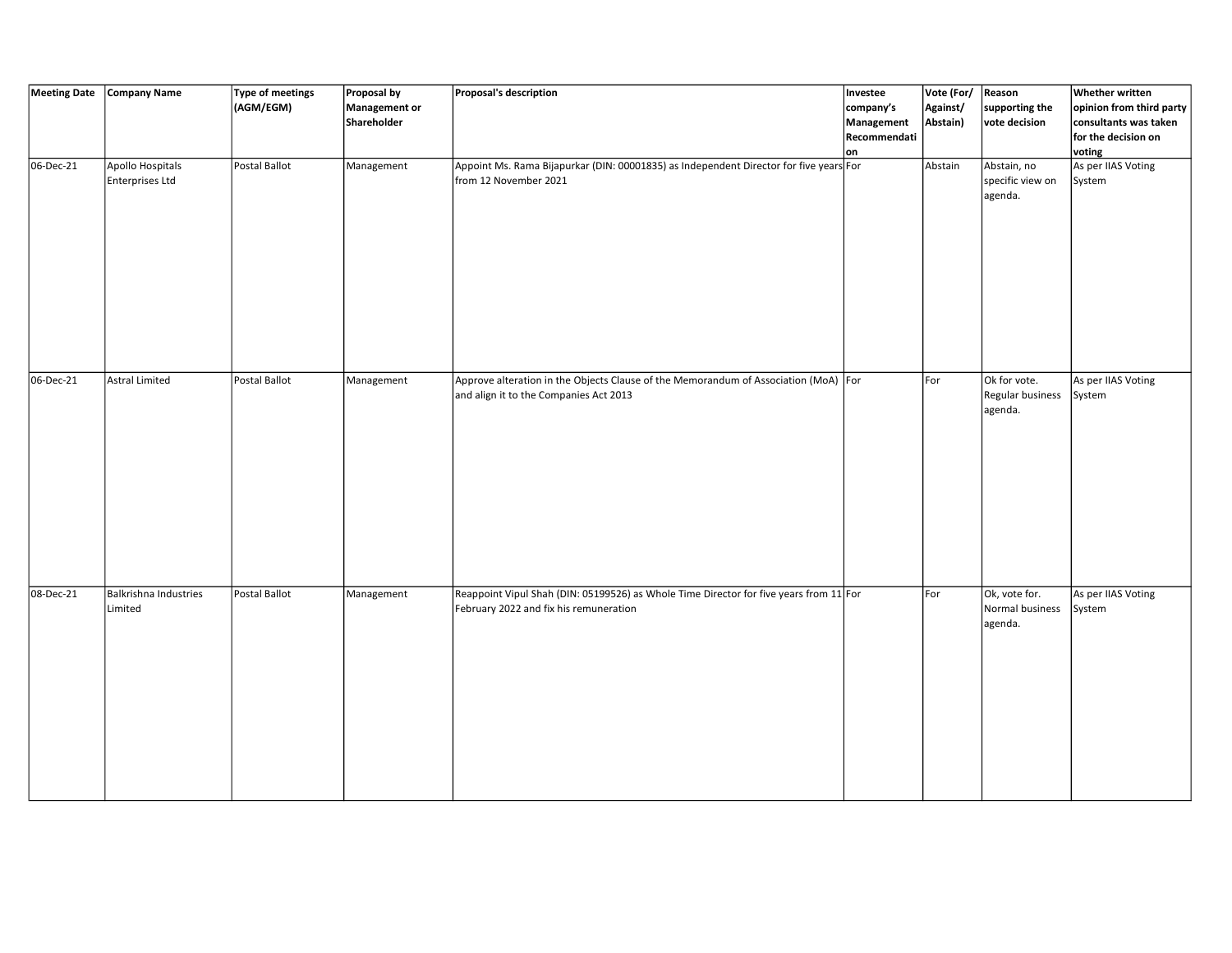| <b>Meeting Date</b> | Company Name                               | Type of meetings<br>(AGM/EGM) | Proposal by<br><b>Management or</b><br>Shareholder | Proposal's description                                                                                                                                                                                                                                                                                                                                                                       | Investee<br>company's<br>Management<br>Recommendati | Vote (For/ Reason<br>Against/<br>Abstain) | supporting the<br>vote decision                                                       | <b>Whether written</b><br>opinion from third party<br>consultants was taken<br>for the decision on |
|---------------------|--------------------------------------------|-------------------------------|----------------------------------------------------|----------------------------------------------------------------------------------------------------------------------------------------------------------------------------------------------------------------------------------------------------------------------------------------------------------------------------------------------------------------------------------------------|-----------------------------------------------------|-------------------------------------------|---------------------------------------------------------------------------------------|----------------------------------------------------------------------------------------------------|
| $\sqrt{09}$ -Dec-21 | Max Financial Services Ltd   Postal Ballot |                               | Management                                         | Reappoint Mohit Talwar (DIN: 02394694) as Managing Director for 1 year from 15<br>January 2022 till 14 January 2023 and fix his remuneration.<br>Approve usage of Max Trademarks, without any consideration by a wholly owned<br>subsidiary company proposed to be incorporated by Max Life Insurance Co Ltd.,<br>subsidiary, for management of pension assets under National Pension System | on<br>For                                           | For                                       | Ok for vote. This is As per IIAS Voting<br>per usual business System<br>requirements. | voting                                                                                             |
| 09-Dec-21           | <b>LnT Technology Services</b><br>Ltd      | Postal Ballot                 | Management                                         | Appoint Luis Miranda (DIN: 01055493) as an Independent Director for five years<br>from 19 October 2021                                                                                                                                                                                                                                                                                       | For                                                 | For                                       | Approved for<br>vote. Usual<br>business agenda.                                       | As per IIAS Voting<br>System                                                                       |
| 13-Dec-21           | Page Industries Ltd                        | EGM                           | Management                                         | Appoint Rohan Genomal (DIN : 06970529) as Director, liable to retire by rotation,<br>from 11 November 2021.<br>Appoint Rohan Genomal as Executive Director - Strategy for five years from 11<br>November 2021 and fix his remuneration at a maximum of Rs.15.0 mn                                                                                                                            | For                                                 | Abstain                                   | Abstain for vote.<br>No specific view<br>on the agenda.                               | As per IIAS Voting<br>System                                                                       |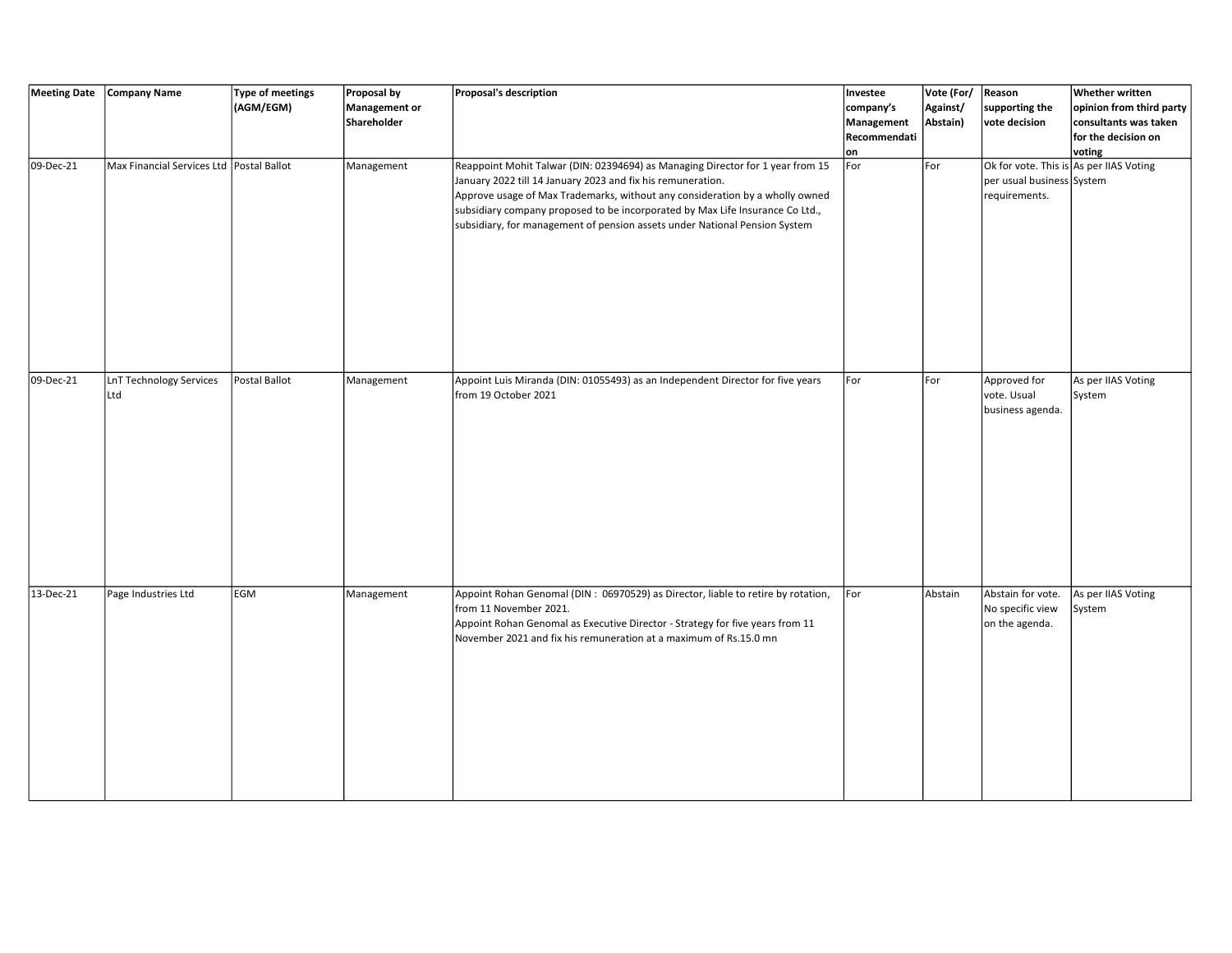|             | Meeting Date Company Name                | Type of meetings<br>(AGM/EGM) | Proposal by<br>Management or<br>Shareholder | Proposal's description                                                                                                                                                                                                                                                                                                                                                  | Investee<br>company's<br>Management<br>Recommendati<br> on | Vote (For/<br>Against/<br>Abstain) | Reason<br>supporting the<br>vote decision | <b>Whether written</b><br>opinion from third party<br>consultants was taken<br>for the decision on<br>voting |
|-------------|------------------------------------------|-------------------------------|---------------------------------------------|-------------------------------------------------------------------------------------------------------------------------------------------------------------------------------------------------------------------------------------------------------------------------------------------------------------------------------------------------------------------------|------------------------------------------------------------|------------------------------------|-------------------------------------------|--------------------------------------------------------------------------------------------------------------|
| 22-Dec-21   | Fortis Healthcare Limited                | Postal Ballot                 | Management                                  | To consider entering into Memorandum of Understanding/agreement to sell/ Sale<br>Deed/Deed of Conveyance/Escrow Agreement and related documents for sale of<br>immovable property by Birdie and Birdie Realtors Private Limited, a step-down<br>subsidiary company                                                                                                      | For                                                        | For                                | No views                                  |                                                                                                              |
| $22-Dec-21$ | <b>Max Financial Services</b><br>Limited | Postal Ballot                 | Management                                  | Re-appointment of Mr. Mohit Talwar, (DIN: 02394694) as the Managing Director of For<br>the Company for a further period of one year from January 15, 2022 to January 14,<br>2023<br>Allowing usage of trademarks of the Company, without any consideration by a<br>wholly owned subsidiary company proposed to be incorporated by Max Life<br>Insurance Company Limited |                                                            | For                                | No views                                  |                                                                                                              |
| 25-Dec-21   | L&T Technology Services<br>Limited       | Postal Ballot                 | Management                                  | Appointment of Luis Miranda (DIN: 01055493) as an Independent Director of the<br>Company                                                                                                                                                                                                                                                                                | For                                                        | For                                | No views                                  |                                                                                                              |